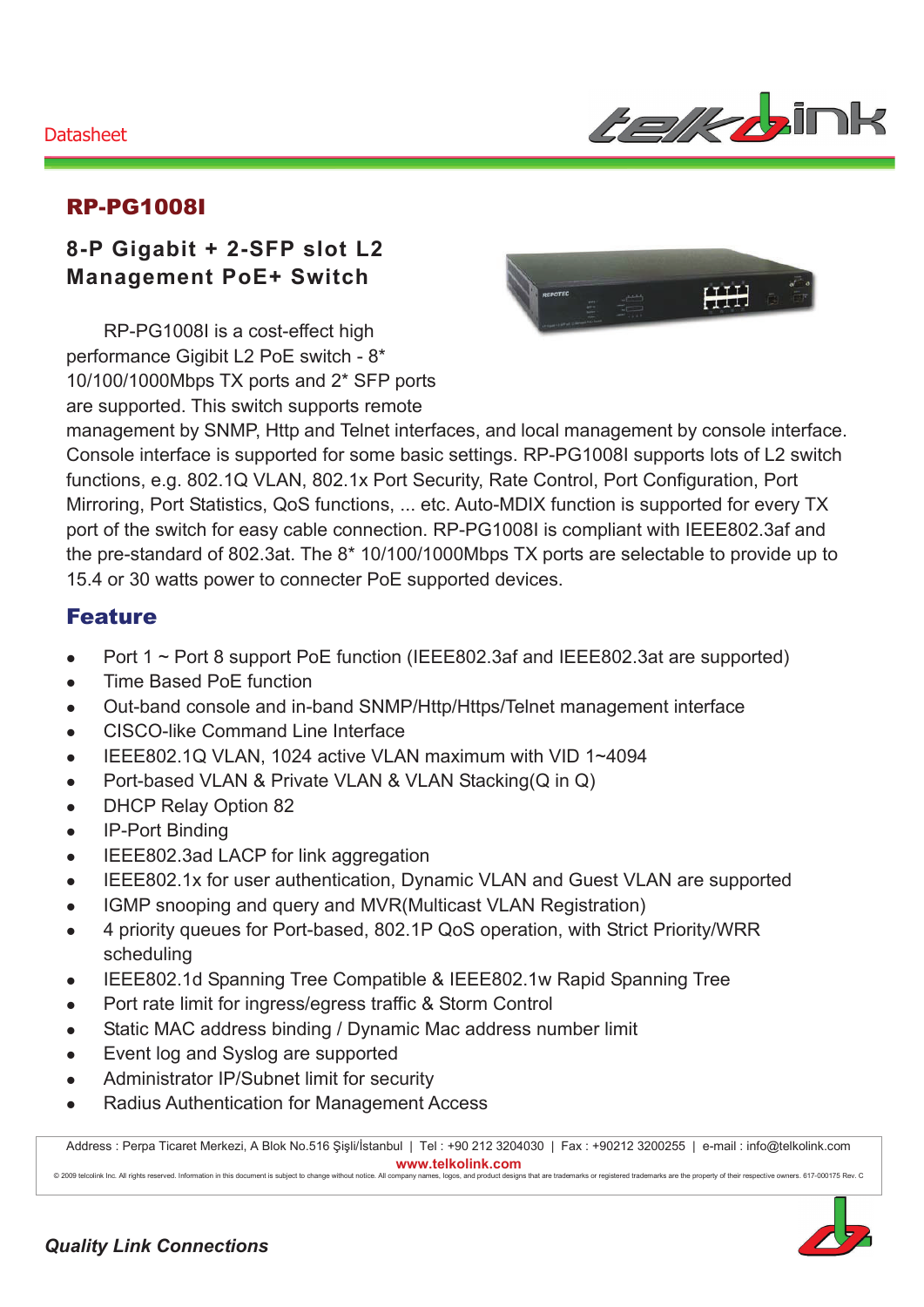# Specification

| <b>Standards</b>                               | $\bullet$ | IEEE802.3(10BaseT Ethernet), IEEE802.3u(100Base Fast Ethernet),                                       |
|------------------------------------------------|-----------|-------------------------------------------------------------------------------------------------------|
|                                                | $\bullet$ | IEEE802.3ab(1000BaseT), IEEE802.3z(1000Base), IEEE802.3x                                              |
|                                                | $\bullet$ | IEEE802.1D, IEEE802.1w, IEEE802.1P, IEEE802.1Q, IEEE802.1x                                            |
|                                                | $\bullet$ | IEEE802.3ad, EEE802.1ad                                                                               |
|                                                | $\bullet$ | IEEE802.3af & IEEE802.3at                                                                             |
| Interface                                      | $\bullet$ | 8* RJ45 ports, with 10/100/1000Mbps, Full/Half duplex                                                 |
|                                                |           | auto-negotiation and Auto-MDIX and Force MDI/MDIX function                                            |
|                                                | $\bullet$ | 2* SFP 1000Base-x ports, Port 9 and Port 10                                                           |
| <b>Console Port</b>                            | $\bullet$ | DB9 console port                                                                                      |
| <b>Filter &amp; Forwarding Rate</b>            | $\bullet$ | Full line speed                                                                                       |
| <b>Transmission method</b>                     | $\bullet$ | Store-and-forward                                                                                     |
| <b>Packet Buffer</b>                           | $\bullet$ | 500K Bytes                                                                                            |
| <b>Mac Table Size</b>                          | $\bullet$ | 8K                                                                                                    |
| <b>Max Packet Size</b>                         | $\bullet$ | 1518 bytes (without tag), 9600 bytes for Jumbo Frame                                                  |
| <b>Flow Control</b>                            | $\bullet$ | Back pressure for half duplex, IEEE802.3x for full duplex                                             |
| <b>PoE Specification</b>                       | $\bullet$ | PoE Ports: 8 Ports (Port $1 \sim$ Port 8)                                                             |
|                                                | $\bullet$ | Per Port 56V DC, 350mA. Max. 15.4Watts; Per Port 56V DC, 600mA.                                       |
|                                                |           | Max. 30Watts                                                                                          |
|                                                | $\bullet$ | 150 Watts PoE Power Budget                                                                            |
|                                                | $\bullet$ | Power PIN Assignment 1/2(-), 3/6(+)                                                                   |
|                                                | $\bullet$ | PoE Time Based: PoE ON-OFF Control                                                                    |
| <b>Management</b>                              | $\bullet$ | Out-band: Console (CISCO-like Command Line Interface)                                                 |
|                                                | $\bullet$ | In-band: SNMP/Telnet/Http/Https                                                                       |
|                                                | $\bullet$ | Administrator IP/Subnet limit is supported.                                                           |
|                                                | $\bullet$ | Radius Authentication for Management Access (Telnet/Http)                                             |
| <b>DHCP</b>                                    | $\bullet$ | DHCP Client / Relay / Option 82 functions                                                             |
| <b>SNMP agent</b>                              | $\bullet$ | Version. 1, 2c<br>Support MIB II(RFC1213), Bridge MIB (RFC 1493),                                     |
|                                                |           |                                                                                                       |
|                                                | $\bullet$ |                                                                                                       |
|                                                | $\bullet$ | VLAN MIB (802.1Q, RFC2674), Private MIB                                                               |
| <b>VLAN</b>                                    | $\bullet$ | IEEE802.1Q VLAN with 1024 co-current groups maximum from 4094                                         |
|                                                |           | <b>VLAN<sub>s</sub></b>                                                                               |
|                                                |           | Port-based VLAN & Private VLAN & Q in Q                                                               |
| <b>Trunking</b>                                | $\bullet$ | Support up to 8 trunks using either static or dynamic trunking (LACP)                                 |
| QoS                                            | $\bullet$ | Four priority queues per port for Port-based & 802.1p tagged-based                                    |
|                                                | $\bullet$ | QoS                                                                                                   |
|                                                | $\bullet$ | <b>Strict Priority/WRR scheduling</b>                                                                 |
| <b>Spanning Tree</b><br><b>Port Mirror</b>     | $\bullet$ | IEEE802.1d STP & IEEE802.1w RSTP<br><b>Support Port Mirror</b>                                        |
| <b>Network Security</b>                        | $\bullet$ | IP-MAC-Port Binding                                                                                   |
|                                                | $\bullet$ | <b>Static MAC Address Binding</b>                                                                     |
|                                                | $\bullet$ | Dynamic MAC Address Number Limit                                                                      |
|                                                | $\bullet$ | DHCP Option 82 Functions, DHCP Snooping                                                               |
|                                                | $\bullet$ | <b>Access Control List (ACL)</b>                                                                      |
|                                                | $\bullet$ | Administrator IP/Subnet Limit                                                                         |
| <b>IEEE 802.1x</b>                             | $\bullet$ | <b>Transparent and Authentication modes</b>                                                           |
|                                                | $\bullet$ | Dynamic VLAN & Guest VLAN are supported                                                               |
| <b>Rate Control</b>                            | $\bullet$ | 1~31 levels, with level is configured between 128Kbps ~ 30Mbps                                        |
| <b>Storm Control</b>                           | $\bullet$ | for broadcast/flooding/multicast traffic control                                                      |
| <b>IP Multicast</b><br><b>Software Upgrade</b> | $\bullet$ | IGMP Snooping(256 Groups Max.) / query and MVR function<br>Out-band: Xmodem, In-band: TFTP/Http/Https |